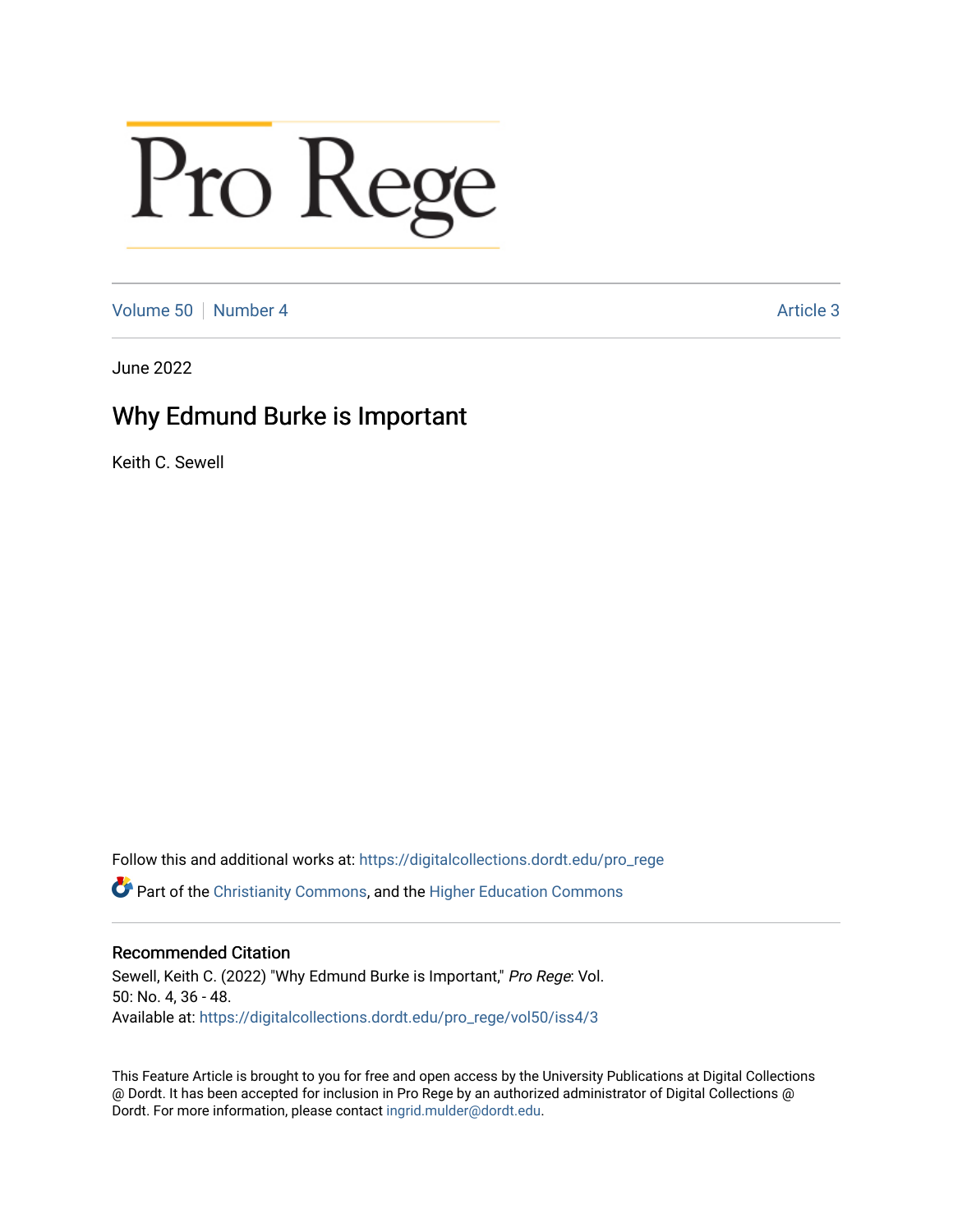# Why Edmund Burke is Important



by Keith Sewell

In a recent contribution to *Pro Rege,* I drew attention to the enthusiastic remarks made by the Anti-revolutionary leader Abraham Kuyper (1837- 1920) concerning the thinking of Edmund Burke (1729-97).1 Kuyper was fulsome: "Edmund Burke was an Anti-revolutionary through and through."2 In this instance, Kuyper derived much of his admiration for Burke from Guillaume Groen van Prinsterer (1801-76), who, in his seminal *Unbelief and Revolution* (1847), said that Burke

had no equal in setting forth the nature and action of the Revolution ideas and the successful means to combat them. In his *Appeal from the New to the Old Whigs* he brought to light the contrast between the true and false liberty; in the *Reflections on the Revolution in France* he flung his

Dr. Keith Sewell is Professor Emeritus of History, Dordt University, and now lives in Melbourne, Australia.

thunderbolts at what many were still applauding as a blessing; in his *Remarks on the Policy of the Allies* he laid bare the misguided spirit that caused all their measures to fail; and in the *Letters on a Regicide Peace* he vented his final indignation at any rapprochement with the Revolutionary Regime. Burke, endowed with the ability to detect in the seemingly tangled fabric of present things the thread of the future, predicted … the rise of a dictator and, after his fall, the restoration of the old dynasty.3

It was the Swiss reformed historian Jean-Henri Merle d'Aubigné (1794-1872) who first advised Groen to study Burke's *Reflections on the Revolution in France* (1790).<sup>4</sup> So, who was this man whom Merle d'Aubigné, Groen van Prinsterer, and Kuyper all commended so enthusiastically?

Edmund Burke was born in Dublin, Ireland. His mother was a Catholic, his father, Richard, a member of the (protestant) Church of Ireland. Burke also was an Anglican, although his detractors later sometimes portrayed him as a Jesuit! As a youth he attended an exceptionally good school in Ballytore in County Kildare run by Abraham Shackleton (1696-1771), a Quaker from Yorkshire, England. From there he went to Trinity College, Dublin. As a student he was particularly fond of history and poetry. He was initially intended for the legal profession and departed Dublin for London in 1750 to enrol in the Middle Temple, which at that time provided an education in the law. However strong these intentions might have been, they gave way to the attractions of a literary life and a calling to politics.

Once established in London, Burke moved in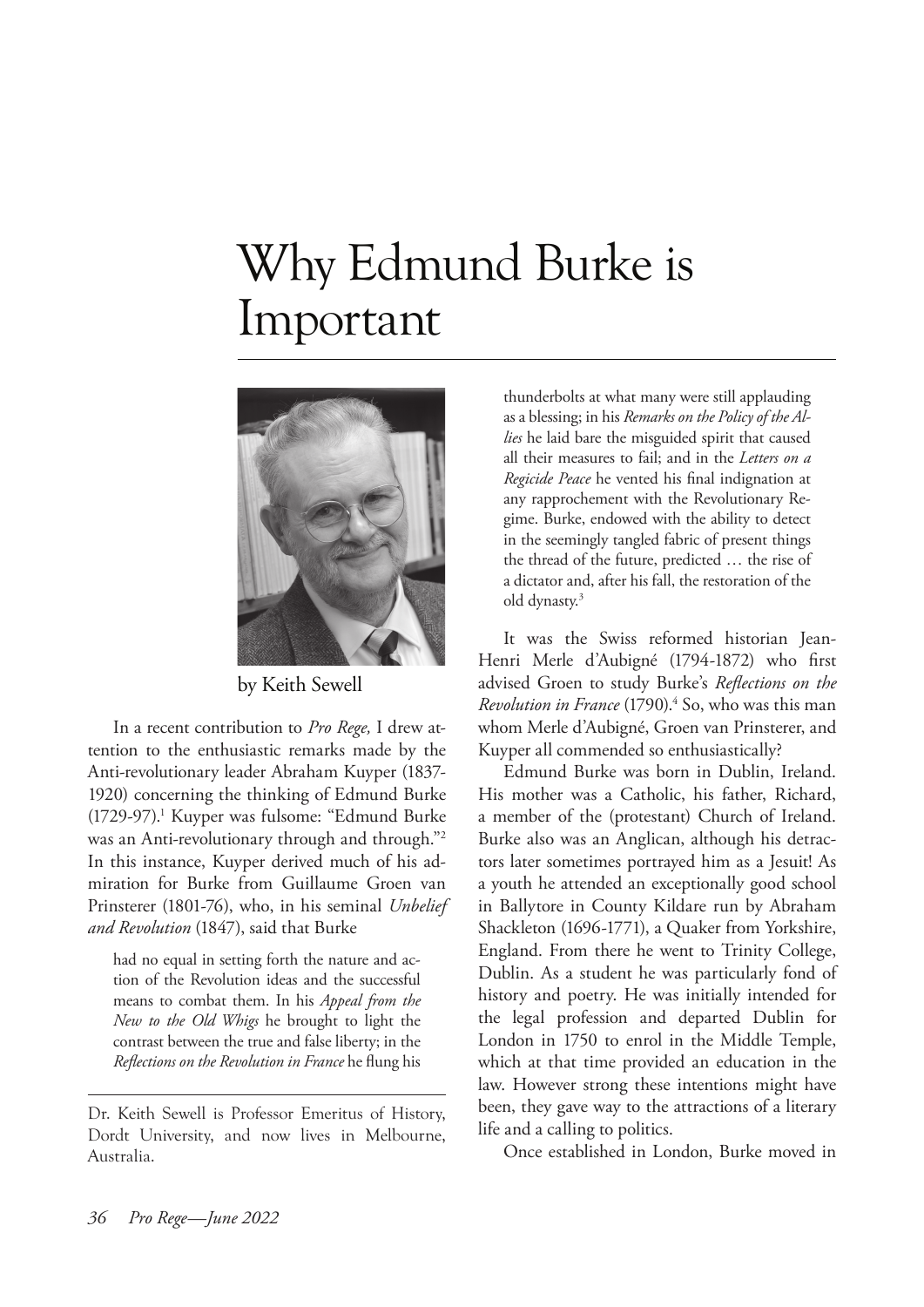a circle that variously included Joshua Reynolds (1723-92) the painter, Samuel Johnson (1709-84) the writer, James Boswell (1740-95) his biographer, Adam Smith (1723-90) the economist, Oliver Goldsmith (1728-74) the novelist and poet, and David Garrick (1717-79) the great Shakespearean actor and producer. In no way was Burke an uncultured reactionary. In 1757 he married Jane Mary Nugent (1737-1812), a Catholic. By the early 1760s Burke was on the edge of high politics.

Across the intervening two and a half centuries, there have been three prime difficulties impeding

Burke correspondence was the problem. After his death, much of Burke's surviving correspondence was eventually placed in the custody of William Wentworth-Fitzwilliam (1748-1833)—the Fourth Earl Fitzwilliam. There they were held (along with other papers) at Wentworth Woodhouse in Yorkshire, and for a century beyond the reach of researchers. The only significant exception to this dearth was the publication of a very restricted selection of the Burke correspondence in 1844.<sup>9</sup> The situation only started to change in the 1930s, as some researchers gained initial access to certain of the

## Although after his demise Burke acquired the reputation of being a leading Conservative, a process that has been traced by scholars on both sides of the Atlantic, in his day Burke was not a Tory.<sup>26</sup>

the furtherance of Burke studies. The first of these has been the secularisation of the western mind, with its consequential tendency to filter out of the biographical or historical narrative the foundational role of religion, and especially the Christian religion. In the case of Burke, his Christian commitment is highly relevant. However, his most distinguished Victorian biographer was the Liberal statesman John Morley (1838-1923). Morley was of the more secular-rationalist wing of liberalism, with affinities to John Stuart Mill (1806-73), and his writing on both Burke and Gladstone tended to obscure the centrality of the Christian religion in the thought and politics of both men.<sup>5</sup> This tendency eventually weakened. After the Second World War, the English author Ernest Reynolds (1894- 1980) addressed the entirety of Burke's politics explicitly in terms of his professed Christianity.6

The second problem arose from the lack of scholarly access to Burke's full correspondence—so important for ascertaining the immediate context of his literary output. The early biographers, such as James Prior (1790-1869) and Thomas Macknight (1829-99), certainly did their due diligence.<sup>7</sup> They benefitted from the appearance of the "Rivington Edition" of *The Works*, beginning in 1803.<sup>8</sup> The non-availability of by far the greater part of the

large private archives kept in the country houses in which English aristocracy were still ensconced. In truth, and as later became clear, the initial results by Philip Magnus (1906-88) and Dixon Wecter (1906-50) only touched the surface of what was to eventually become available.<sup>10</sup>

The publication of *Our Eminent Friend Edmund Burke* in 1949 by the American scholar Thomas W. Copeland (1907-79) helped prompt some important developments.<sup>11</sup> The same year, Eric Spencer Wentworth-Fitzwilliam (1883-1952)—the ninth Earl Fitzwilliam—placed the extensive Burke and other correspondence he had inherited in the Sheffield Central Library, Yorkshire. At about the same time, a smaller but still important volume of original documents, previously privately housed in Milton, was deposited with the Northamptonshire Record Society in England. These developments ensured that an immense trove of original documents was thereby opened up for scholarly research.<sup>12</sup> Copeland subsequently published a *Checklist* and went on, as general editor, to produce a new and definitive edition of Burke's *Correspondence*. 13 The result has been a massive enrichment of Burke studies on both sides of the Atlantic.

The third obstacle to a right appreciation of Burke was the immense influence of the historian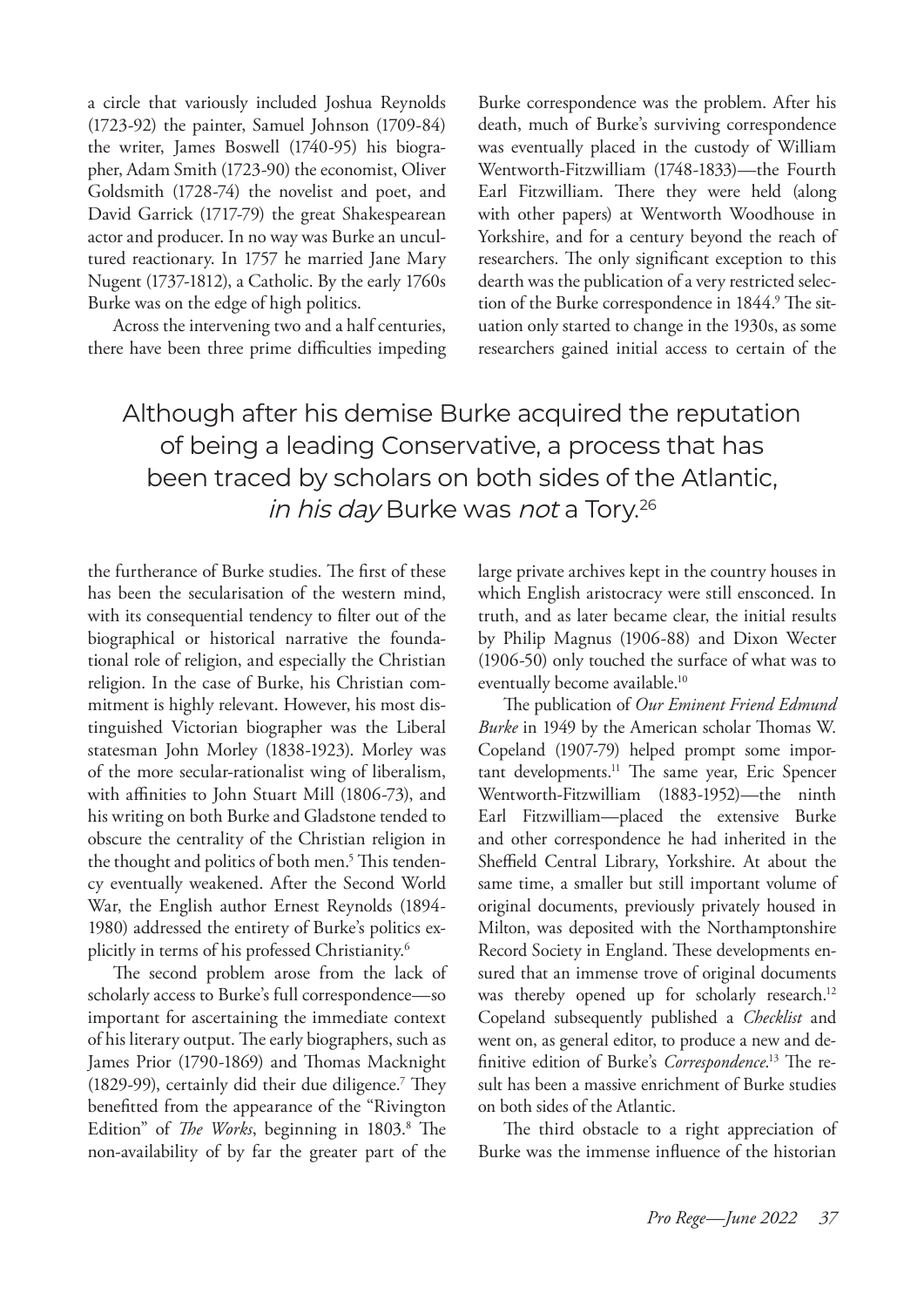Louis Namier (1888-1960), who repeatedly discounted the place of ideas and principles in political life, setting financial interest and status above all else. Namier was a formidable researcher and was at the height of his influence in the 1930s and 1940s.14 Nevertheless, the outlook he exemplified never went unchallenged. In 1929 the historian Alfred Cobban (1901-68), in an early criticism of this approach, drew specific attention to Burke's thought and principles.15 In the period 1956-60, the Christian historian Herbert Butterfield (1900- 79) launched a wide-ranging attack on the work of Namier, and specifically on his mode of reductionism.16 By that time, Charles Parkin had already published, with Butterfield's endorsement, a study of Burke's thought and ideas that culminated with an extended consideration of the Christian basis of his convictions.17 Butterfield's critique of Namier massively undermined what some called "Namierism."18

In short, the opening up of the archives, and the decline of the kind of reductionism represented by the Namier School, cleared the way for a more authentic and contextually grounded appreciation of Burke. The two-volume study by Carl B. Cone (1916-95), on *Burke and the Nature of Politics* (and particularly the second on the French Revolution), made it clear that a new and more instructive era was opening in the study of Burke and his times.<sup>19</sup> Burke might still be on the receiving end of smears and misrepresentation, but these could now be more effectively answered with responsible scholarship.20 The first full-length biography of Burke to be published since the complete publication of the *Correspondence* was that of Stanley Ayling, who was sympathetic to Burke's view of himself as "the defender of Christian civilisation." Moreover, Ayling recalled that when accused of madness by the radicals of his day, Burke responded with the words of Paul to the Roman Procurator: "I am not mad, most noble Festus, but speak forth the words of truth and soberness."21

The supreme achievement of recent Burke scholarship has been the now completed publication of the Clarendon Press edition of *The Writings and Speeches of Edmund Burke*. 22 With the correspondence, speeches, and writings now at last available in reliable editions, the way is open for a greatly deepened appreciation of not only Burke himself but also the tumultuous politics of the period from the 1760s to the 1790s.

As we take our bearings amid these riches, we need to address a pivotal question: Was Burke a Conservative? Certainly, many would answer in the affirmative. In the UK, conservative authors have long claimed Burke to be one of their own.23 A Conservative member of the House of Commons recently suggested that Burke was the *first* Conservative!<sup>24</sup> In the US, conservatives such as Russell Kirk (1918-94) hailed Burke as an inspiration and the greatest of modern thinkers.25 However, the answer, "Yes, Burke was a Conservative," is not a little misleading. Part of the difficulty arises from the reality that terms such as "conservative," "liberal," and "radical" have had a wide and changing semantic range. In Burke's day the prime political division was between "Whigs" and "Tories." The Whigs stood for the rights of parliament, trade, and commerce and were more willing to be tolerant towards "Protestant Dissent" (protestant denominations outside the state church in England and Wales). The Tories upheld the prerogatives of the crown, the landed interest, and the privileges of the established Church of England. Only in the nineteenth century did the Whigs evolve into Liberals, and the Tories into Conservatives.

Although after his demise Burke acquired the reputation of being a leading Conservative, a process that has been traced by scholars on both sides of the Atlantic, *in his day* Burke was *not* a Tory.26 He was a man of Whig principles and was drawn to the Whigs of the "Rockingham Connection," that in the 1760s and 1770s centred on Charles Watson-Wentworth (1730-82)—the Second Marquis of Rockingham.27 Rockingham was Prime Minister in 1765-66 and briefly again in 1782. The Rockingham Whigs *opposed* the policy of Lord North (1732-92) on America. Burke became Rockingham's private secretary in 1765, and in the manner of the times a seat in parliament was found for him in 1766. Eventually Burke was to define the role of a member of the House of Commons as a responsible representative, and not as the delegate of a sovereign people: "Your Representative owes you, not his industry only, but his judgment; and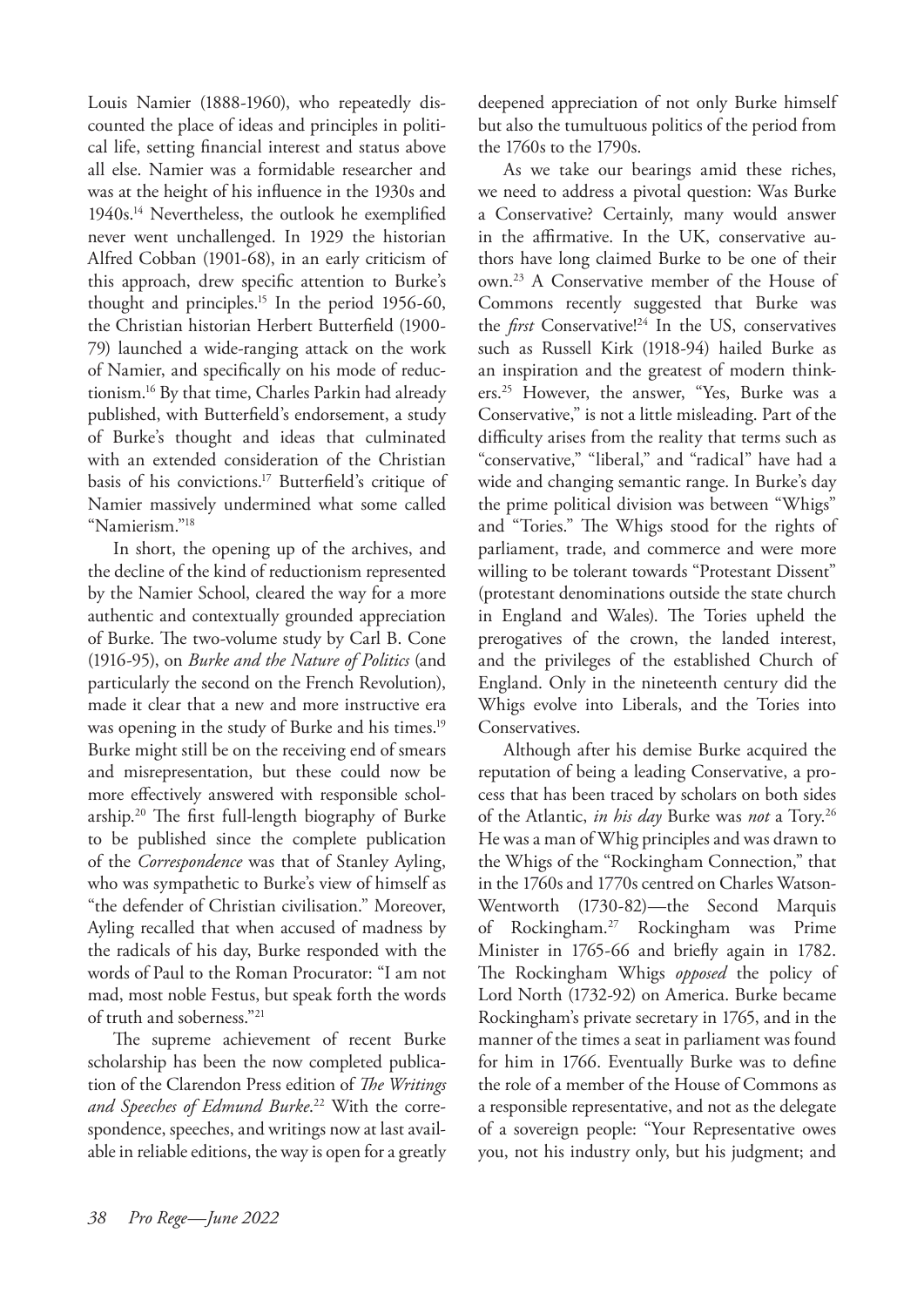he betrays instead of serving you, if he sacrifices it to your opinion."28

The Rockingham Whigs opposed the Stamp Act of March 1765, and it was repealed in March 1766 during Rockingham's first short tenure in office. That reversal was itself reversed by subsequent administrations, especially during the ill-fated prime ministership of Lord North from to 1770 to 1782.

With affairs in America moving to a climax, and the Rockingham Whigs out of office in Westminster, Burke made some of his most elooutcome of what they saw as George III's subversion of parliamentary government by effectively controlling a sufficient number of members of the House of Commons. In fairness, George III, whose reputation for tyranny has been vastly over-stated, saw himself as an opponent of Whig corruption the word was "jobbery."32 He was possibly influenced by *The Idea of a Patriot King* (1749), written by a critic of the Whigs, Henry Bolingbroke (1678-1751).33 The Rockingham Whigs did not criticise George III directly—rather, they made frequent references to the deleterious influence of

With affairs in America moving to a climax, and the Rockingham Whigs out of office in Westminster, Burke made some of his most eloquent speeches on American affairs.

quent speeches on American affairs. In 1770 he became the London Agent for the New York General Assembly. Burke went out of his way to be well informed on American affairs and understand the mind and culture of the colonists. His speeches on America exhibited understanding and wisdom. In 1774 he subjected the taxation of the American colonies to scathing criticism.29 In 1775 he pleaded for "Conciliation with America." Burke called for "Peace sought in the Spirit of Peace."30 We know what happened. Lord North and his followers ignored the advice of the Rockingham Whigs. The "Olive Branch Petition" (1775) was spurned, independence was declared (1776), and General Cornwallis eventually surrendered at Yorktown (1781). Lord North lost office in 1782, but not before John Dunning (1731-83) had powerfully (although contestably) expressed, in his motion to the House of Commons, the view that "the influence of the crown has increased, is increasing, and ought to be diminished."31 Lord Rockingham became Prime Minister briefly in 1782, insisting at the time that George III (1738-1820) accept American independence. Peace came by the Treaty of Paris (1783).

For the Rockingham Whigs the whole American affair was never only about America. The bungling of relations with America was but one

"the Court" in the counsels of the nation. These problems preceded the American crisis and had already been addressed by Burke in his *Thoughts on the Present Discontents* (1770), in which he opposed faction and corruption and offered a now classic description of a legitimate political party: "Party is a body of men united for promoting by their joint endeavours the national interest, upon some particular principle in which they are all agreed."34 Burke was committed to wise administration and public righteousness. This pervaded every issue he addressed. As much as he delighted in the British constitution, his youthful experience in his native Ireland had taught him that British policy in other lands could go seriously wrong.<sup>35</sup> Corruption at the heart of government could lead to follies and abuses overseas that might then spread by a kind of contagion back to the public life of the British homeland. If royal absolutism were to triumph in America or elsewhere, then it might come to prevail at home also—and this helps to explain why so many Whigs were deeply sympathetic to the American cause.

It also helps to explain why Burke came to wage such a massive campaign against the conduct of the British East India Company in the person of Warren Hastings (1732-1818), the effective Governor-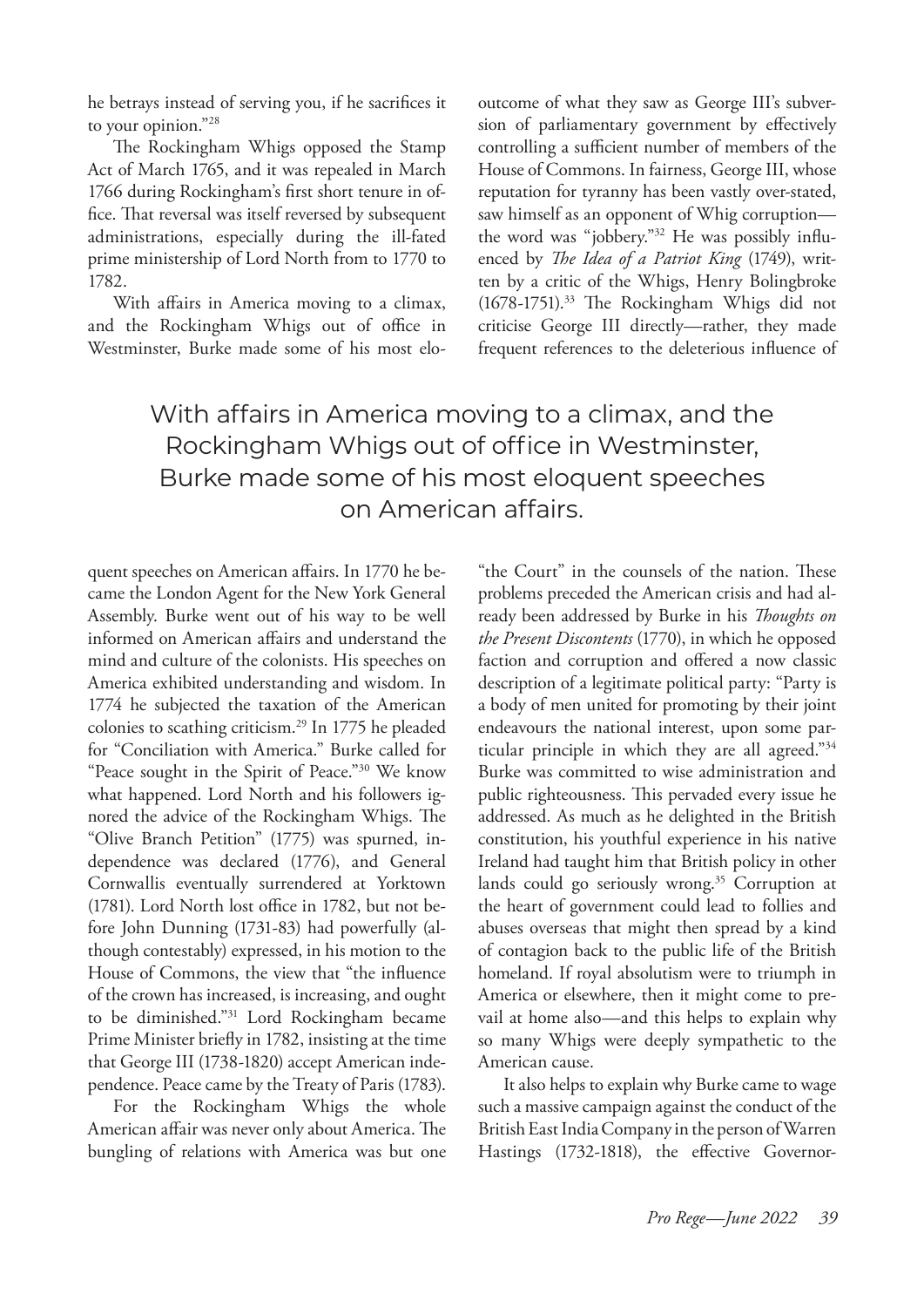General of Bengal 1772-85. The impeachment and trial of Warren Hastings lasted from 1787 to 1795. The documents relating to India take up three large volumes in the *Writings and Speeches*. 36 The issues were immense. In contention were the principles that should apply in the governance of places and peoples long distant and very different from Great Britain. In his opening speech Burke insisted that

God forbid…when you try the cause of Asia in the presence of Europe, there should be the least suspicion that a narrow partiality, utterly destructive of justice, should so guide us that a British subject in power should appear in substance to possess rights which are denied to the humble allies, to the attached dependants of this kingdom, who by their distance have a double demand upon your protection, and who, by… trust in you, have stripped themselves of every other resource under heaven!37

Here Burke opposed exploitative notions of empire derived from pre-Christian Rome, and anticipated ideas of imperial trusteeship that were to develop further in the nineteenth and twentieth centuries. The struggle was intense and protracted, for the British East India Company had formidable wealth and immense influence at its disposal. Eventually Hastings was acquitted, but not before much corruption, extortion, and malfeasance had been exposed. Burke lost his case, but he most emphatically made his point. That colonial expansion entailed moral responsibilities was a theme that British evangelicals were to take up with fervour in the nineteenth century.

Moreover, it was in this context that Burke asserted that the lawful exercise of authority did not arise from some presumed human autonomy, but was granted by Almighty God and subject to his law:

Every good gift is of God; all power is of God; and He who has given the power, and from whom alone it originates, will never suffer the exercise of it to be practiced upon any less solid foundation than the power itself.38

### Moreover:

All power is of God: and if it be, it is bound by the eternal laws of Him that gave it which no human authority can dispense neither he that exercises it nor even those who are subject to it…39

These were the fixed principles that permeated Burke's political thinking. However, even before the trial of Warren Hastings had reached mid-point, events in Paris in June and July 1789 marked the initial phases of the French Revolution. Although he did not rush into print, Burke had his doubts from the outset. However, many English Whigs were quick to see events in Paris as the opening phases of a French counterpart to the great British constitutional struggles of the seventeenth century. The prominent Unitarian preacher Richard Price (1723-91) advanced this view. Concurrently, Charles Depont (1767-96), a politically engaged French acquaintance of Burke's, wrote to him seeking his opinion on French affairs.

Burke's reply revealed his initial thinking and anticipated what was to come. He set a high value on the legal security and freedom of expression of all citizens. He wished to be assured that "a simple citizen may decently express his sentiments upon public affairs, without hazard to his life or safety, even though against a predominant and fashionable opinion…." Burke feared the dictatorship of the mob. He acknowledged that France might need to find its own path to an ordered liberty, but already saw too much in the French proceedings that was lawless and arbitrary, declaring, "I must delay my congratulations on your acquisition of liberty. You may have made a revolution, but not a reformation. You may have subverted monarchy, but not recovered freedom." Long before "the terror" took place, Burke foresaw tempestuous times in France. The changes in France were not grounded in history, were excessive, and thereby sowed the seeds of instability:

Whatever they do will be in extremes; it will be crude, harsh, precipitate. It will be submitted to with grudging and reluctance. Revenge will be smothered and hoarded, and the duration of schemes marked in that temper, will be as precarious as their establishment was odious.<sup>40</sup>

In February 1790, Burke warned parliament that the mounting instability in France posed a threat to Great Britain.<sup>41</sup>

Burke's famous *Reflections on the Revolution in France* was no impromptu production. It was based on a careful application to the emerging French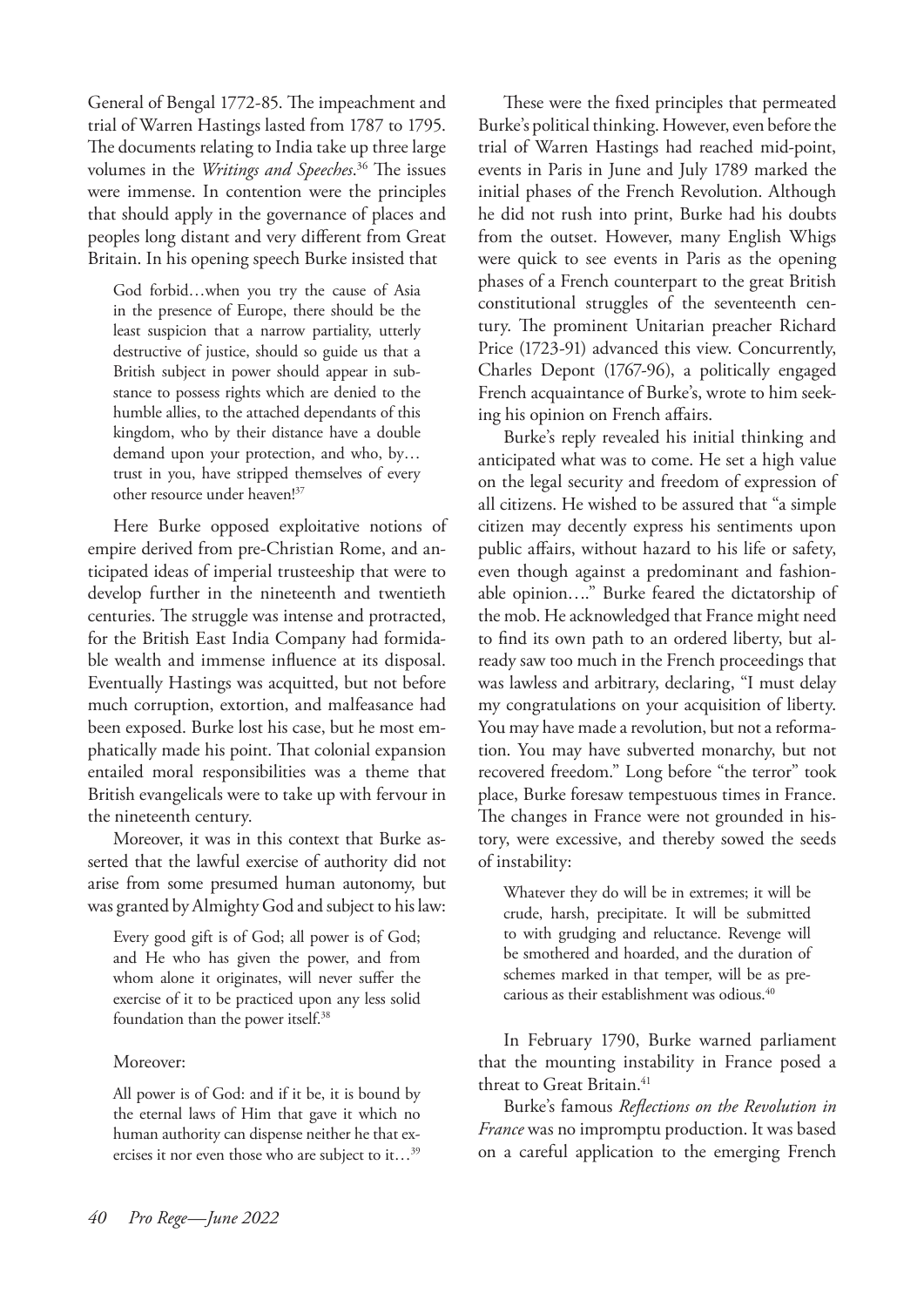situation of principles that Burke had already embraced and enunciated. His intended audience was twofold—the French themselves *and* those Whigs and radicals in Great Britain who saw Paris 1789 as a French version of the English "Glorious Revolution" of 1688/89.<sup>42</sup> Accordingly, Burke focused his critique of the French revolution (as at late 1790) in terms of his understanding of the English "Glorious Revolution" of 1688/89. The "Glorious Revolution" took place when James II was effectively obliged to quit England, and William III of the Netherlands (1650-1702) and his consort

Burke's contention was that the French revolutionaries were intent on counter-historically reconstituting the whole of society from the ground up. By contrast, he insisted that what Englishmen had inherited were "the gifts of Providence," and that "in what we improve we are never wholly new, [and] in what we retain we are never wholly obsolete." 48 The English had received their polity and its constitution as a "trust," a "partnership not only between those who are living, but between those who are living, those who are dead, and those who are to be born." 49 This was not the "superstition

Burke's contention was that the French revolutionaries were intent on counter-historically reconstituting the whole of society from the ground up. By contrast, he insisted that what Englishmen had inherited were "the gifts of Providence…."

Mary Stuart (1662-94) were jointly offered the throne by parliament, which they accepted.<sup>43</sup> The obvious point of comparison was between the resulting 1689 "Petition of Right"<sup>44</sup> and the French Revolutionary "Declaration of the Rights of Man" of 1789.<sup>45</sup> Burke acknowledged that there was an important change in England in 1688/89, but he emphasised that care was taken to ensure that the changes made were minimal.<sup>46</sup> In 1660, when the monarchy was restored, and in 1688/89, there was a strong disposition to preserve the continuities:

A state without the means of some change is without the means of its conservation. Without such means it might even risk the loss of that part of the Constitution which it wished the most religiously to preserve. The two principles of conservation and correction operated strongly at the two critical periods of the Restoration and Revolution, when England found itself without a king. At both those periods the nation had lost the bond of union in their ancient edifice: they did not, however, dissolve the whole fabric. On the contrary, in both cases they regenerated the deficient part of the old Constitution through the parts which were not impaired.<sup>47</sup>

of antiquarians," but an outlook that bound up "the Constitution of our country with our dearest domestic ties," thereby "adopting our fundamental laws into the bosom of our family affections.<sup>50</sup> Burke's commitment to the settlement of 1688/89 was clear, although his view of the struggles of 1640-58 remained less well defined. It is encouraging to see this area now being explored in depth.<sup>51</sup>

Burke was well aware that the situation in France was different. The rise of monarchical absolutism had resulted in the eclipse of parliaments. Yet Burke insisted that among the French all had not been lost:

Your privileges, though discontinued, were not lost to memory. Your Constitution, it is true, whilst you were out of possession, suffered waste and dilapidation; but you possessed in some parts the walls, and in all the foundations, of a noble and venerable castle. You might have repaired those walls; you might have built on those old foundations[;] … you had the elements of a Constitution very nearly as good as could be wished.<sup>52</sup>

Nevertheless, the French revolutionaries had chosen not to re-connect with their deeper past. Rather than avail themselves of as much continuity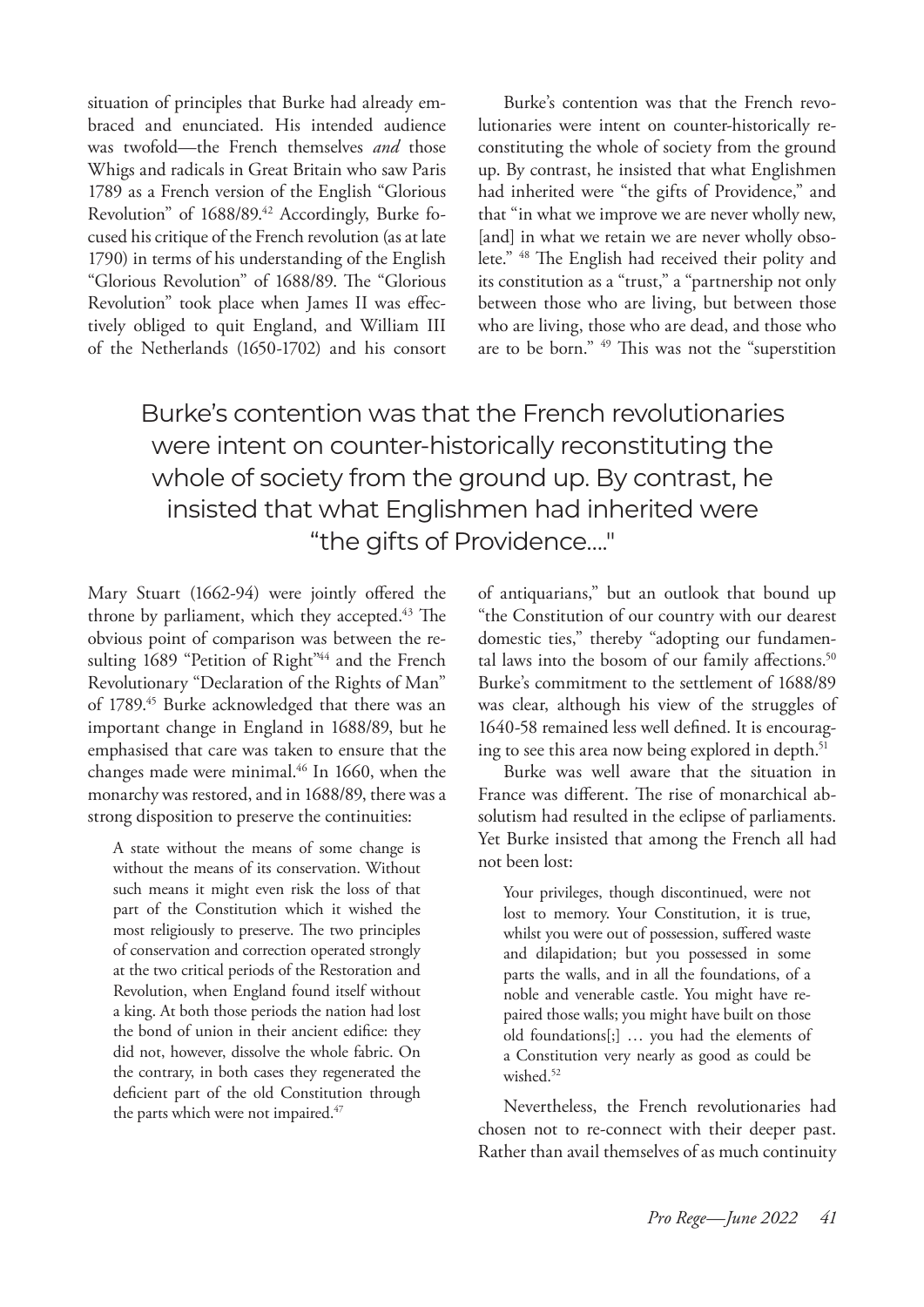as was possible, they, under the influence of lateenlightenment philosophy, chose to embrace a raft of speculative and untried abstract ideas. From the outset they repudiated the French past, even as they misused it in ways that risked a repeat of the barbarous ways in which the followers of John Calvin had been treated in the past. The revolutionaries perverted the very history that they repudiated.<sup>53</sup>

Burke maintained that in England a degree of religious toleration had arisen, not because of religious indifference but because religion was viewed there as being supremely important.<sup>54</sup> He wrote as a Christian:

We know, and, what is better, we feel inwardly, that religion is the basis of civil society, and the source of all good, and of all comfort." Moreover, he continued, "we prefer the Protestant: not because we think it has less of the Christian religion in it, but because, in our judgment, it has more. We are Protestants, not from indifference, but from zeal.<sup>55</sup>

Indeed, religion lay at the heart of the issue, and in the twenty-first century his words can hit us with the power of their contemporary relevance:

man is by his constitution a religious animal … [and] if, in the moment of riot, and in a drunken delirium from the hot spirit … which in France is now so furiously boiling, we should … [throw] off that Christian religion which has hitherto been our boast and comfort, and one great source of civilization amongst us … we are apprehensive … that some uncouth, pernicious, and degrading superstition might take [the] place of it.<sup>56</sup>

The initial tolerance of the revolution towards non-Catholic worship was deceptive.<sup>57</sup> At its heart it was opposed to the faith. It put the sovereignty of man in place of the sovereignty of God; it promoted statism (*étatisme*) as it rejected the kingship of Christ; it trumpeted abstract rights as it closed its ears to the words of the Holy Spirit speaking in Scripture. Burke warned that a public repudiation of the Christian religion would not lead to a bland, vacuous secularity. It would open the door to deeply anti-Christian evils. Long before the event, in a remarkably prescient passage, Burke anticipated the emergence, out of revolutionary chaos and confusion, of an all-powerful military dictator:

In the weakness of one kind of authority, and in the fluctuation of all, the officers of an army will remain for some time mutinous and full of faction, until some popular general, who understands the art of conciliating the soldiery, and who possesses the true spirit of command, shall draw the eyes of all men upon himself. Armies will obey him on his personal account. There is no other way of securing military obedience in this state of things. But the moment in which that event shall happen, the person who really commands the army is your master … the master … of your king, the master of your Assembly, the master of your whole republic.<sup>58</sup>

This must stand as one of the most astute predictions in all political literature. It is important to remember that the *Reflections* was published in late 1790, *before* the execution of Louis XVI, *before* the rise of the Jacobins, *before* "the terror," *before* the Directory, and *before* the rise of Napoleon Bonaparte (1769-1821).

In the conclusion to his *Reflections,* Burke implied that he expected little immediate support. In the longer term, Burke's critique received wideranging endorsement from diverse quarters. Burke persuaded many. His acquaintance, the historian Edward Gibbon (1737-94), was in early agreement.59 James Mackintosh (1765-1832), a lawyer by profession, published one of the most cogent critical responses to the *Reflections* in his *Vindiciae Gallicae* (1791).60 Mackintosh later retracted his view and generously acknowledged this in a letter to Burke.<sup>61</sup> The poet William Wordsworth (1770-1850), who had initially hailed the French Revolution ("Bliss was it in that dawn to be alive / But to be young was very heaven"), reversed his view and honoured Burke in his latter days.<sup>62</sup> Others in England were soon disabused of their initial optimism. In 1793 the poet William Cowper (1731-1800)—(author of "God moves in a mysterious way / His wonders to perform")—wrote that events in France "have made me weep for a king of France, which I never thought to do, and they have made me sick of the name of liberty, which I never thought to be."<sup>63</sup> Not least, George III himself, often no friend of the Whigs, twice stated his approval of Burke's *Reflections*. 64

However, in the short term, the *Reflections* pro-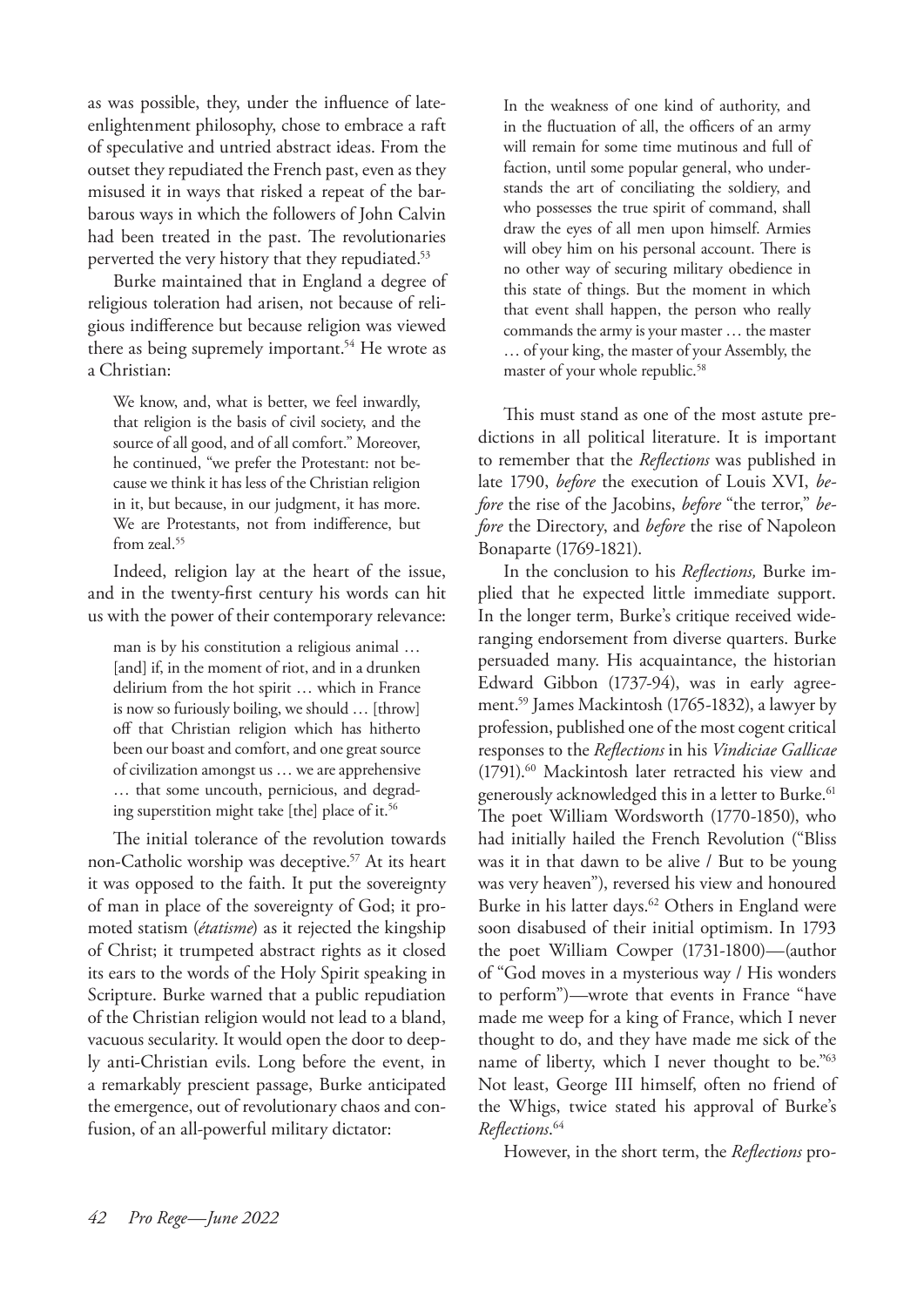voked considerable controversy amongst Burke's fellow Whigs, many of whom were sympathetic to the French revolutionaries of 1789-90. Burke found himself somewhat isolated in a group of "conservative" Whigs who opposed the French Revolution. He insisted on drawing a strong distinction between the English "Glorious Revolution" of 1688/89 and the French Revolution of 1789. This was the same distinction drawn by Abraham Kuyper in his Stone Lectures on Calvinism.<sup>65</sup> In contrast, the radical Whig Charles James Fox (1749-1806) took the pro-French revolutionary side, and the disagreement between the two erstwhile friends was the occasion example, that "As the ancient catholic religion is to be restored for the body of France, the ancient Calvinistic religion ought to be restored for the protestants with every kind of protection and privilege."69 In the *Letters on a Regicide Peace* (1796), he warned that the allies confronted an implacable enemy dedicated to the violent imposition of its militant ideology:

To them, the will, the wish, the want, the liberty, the toil, the blood of individuals, is as nothing. Individuality is left out of their scheme of government. The state is all in all. Every thing is referred to the production of force; afterwards

In his final years Burke was heavily engaged in the anti-revolutionary struggle. In his Thoughts of French Affairs (1791), he warned his fellow countrymen against underestimating the subversive character of the revolutionary regime across Europe.<sup>68</sup>

of a painful and public break. Burke paid a personal price for his stand on principle. He upheld and defended his distinction between 1688/89 and 1789 in *An Appeal from the New to the Old Whigs*  (1791). Burke maintained that the Whig party had to choose between its historical principles and "the doctors of this modern school."66 This question eventually fractured the entire Whig party, and as the French threat increased, it was Fox who found himself outmanoeuvred and at a disadvantage.<sup>67</sup> In due course, some of those Whigs who had agreed with Burke supported the Tory administration of William Pitt the Younger (1759-1806), who was Prime Minister for most of the time between 1783 and 1806. This helps to explain why Burke and his Whig supporters came to be viewed as conservatives.

In his final years Burke was heavily engaged in the anti-revolutionary struggle. In his *Thoughts of French Affairs* (1791), he warned his fellow countrymen against underestimating the subversive character of the revolutionary regime across Europe.<sup>68</sup> In his *Remarks on the Policy of the Allies* (1793), he exposed the failings of the allies. There ought to be no return to past injustices. He insisted, for

everything is trusted to the use of it. It is military in its principle, in it's maxims, in it's spirit, and in all it's movements. The state has dominion and conquest for it's sole objects; dominion over minds by proselytism, over bodies by arms [sic].70

The revolution had promised "liberty, equality, and fraternity," but had resulted in demands for ideological conformity and a state massively geared to the waging of war.

Burke died long before the final defeat of Napoleon at Waterloo in 1815. Nevertheless, for at least a century, Burke's subtle but pervasive influence on British politics ran ahead of serious scholarly study. In the nineteenth century, the outstanding British Foreign Secretary George Canning (1770- 1827), the Conservative Prime Minister Benjamin Disraeli (1804-81) *and* his arch-rival William Ewart Gladstone (1809-98) all read Burke with awe and respect. Another Prime Minister, Robert Peel (1788-1850), declared to Prince Albert (1819-61) that "every line that Mr Burke ever wrote on any subject" was well worth reading.<sup>71</sup> Burke's critique of the French Revolution reinforced the widespread acceptance among Englishmen of the principles of 1688/89, and was consistent with the anti-revolu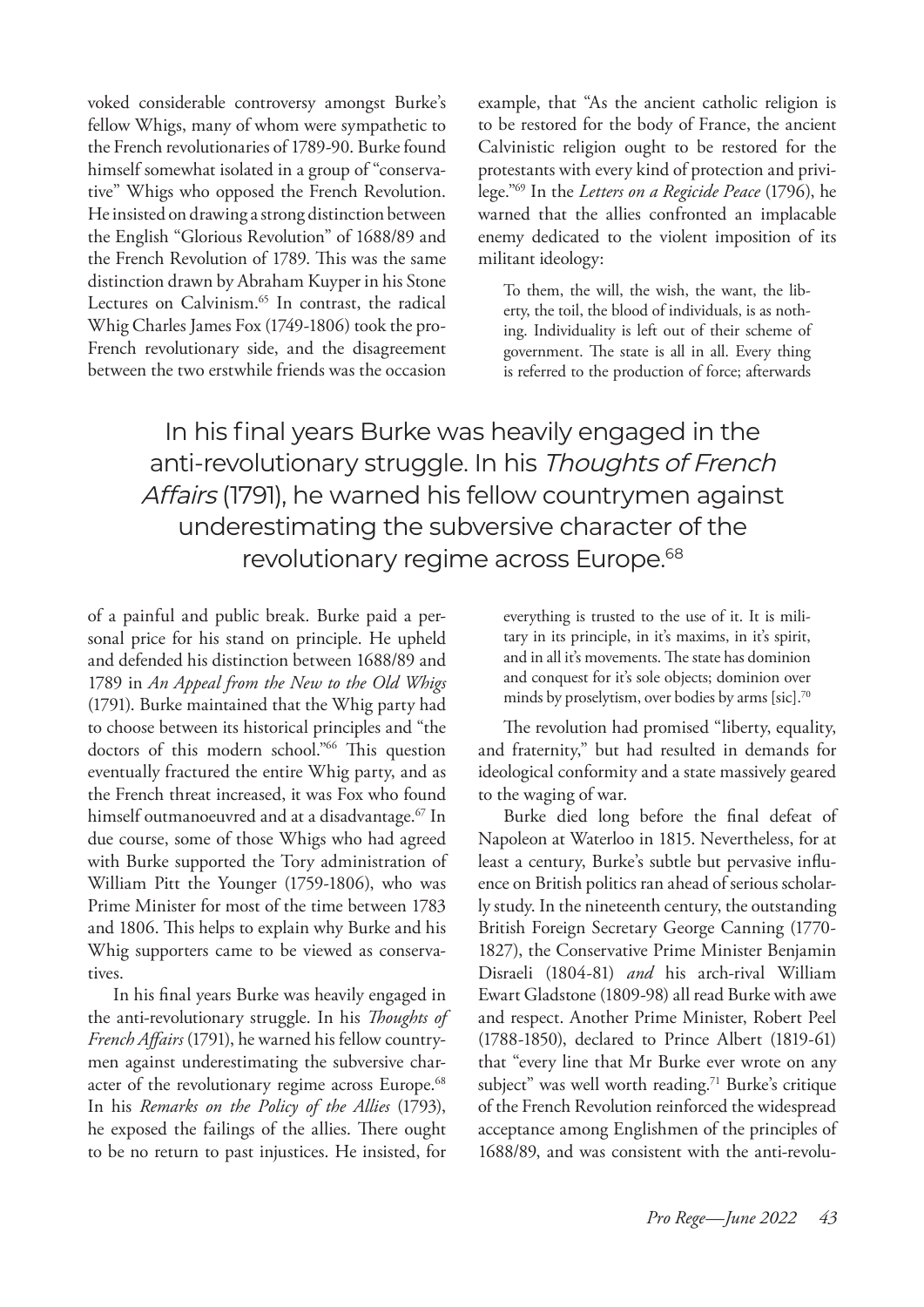tionary temper of the early Wesleyans.<sup>72</sup>

The result was that in the long nineteenth century—an era of unprecedented change—Englishmen were cautious as to *progress* and shunned *revolution*. At the same time they engaged on all sides in *improvement* and committed themselves to *peaceful reform*. 73 Great Britain went through all the stresses and strains of immense agricultural and industrial developments, successive reforms of parliamentary representation, and vast changes in communications and travel. Morbidity declined as health advanced, towns grew into great cities, and Protestant Dissenters and Roman Catholics had many of the disadvantages they had long endured revoked. Thanks to the efforts of Granville Sharp (1735- 1813), William Wilberforce (1759-1833), Thomas Clarkson (1760-1846), and a whole host of others, the slave trade was suppressed (1807), and eventually the institution of slavery itself was abolished (1833) across the British Empire. All this was done without revolution or civil war.

It is sometimes forgotten that during the War of Independence, Great Britain found herself also at war against France, Spain, and the Netherlands. Against these continental European powers she prevailed. British North America was also retained. The siege of Gibraltar was withstood (1779-83). The history of New Brunswick, Nova Scotia and Ontario testifies to the role of the "United Empire Loyalists." Even before the War of Independence, James Cook (1728-79) had circumnavigated New Zealand (1769); entered Botany Bay, Australia; and explored the Great Barrier Reef (1770).

The loss of the thirteen colonies enabled Great Britain to pursue more fully other fields of endeavour, in some of which she was already engaged. The historian Vincent Harlow (1898-1961) described the emergence of this "second British Empire" in impressive detail.<sup>74</sup> The British recovered from 1776, and, to put it mildly, "carried on." Eventually the remaining North American and newer Australasian colonies became self-governing. Later, the self-governing colonies of British North America became the Dominion of Canada (1867), and the self-governing colonies of Australasia became the Commonwealth of Australia (1901) and the Dominion of New Zealand (1907). Their status was further defined by the *Statute of Westminster* (1931). These countries enjoy multi-party parliamentary government on the Westminster model, are wholly independent, and conduct their own foreign affairs. They never had to fight wars of independence against the British Crown because successive governments in Westminster had managed to absorb enough of the wisdom of Burke's advice on America and had acted accordingly.

As first Canada, and then Australia and New Zealand, peacefully and gradually acquired all of the attributes of independent states: their course of constitutional advancement set out a path by which all British colonies could become self-governing and ultimately independent. In the long duration of history, heeding the advice of Burke helped set in train a process that opened the way to the Commonwealth of Nations.75

What still needs to be explained is the continuing fascination with Burke on the part of so many American scholars.76 Is Burke's anti-revolutionary reputation like a matador's red cape, exciting the charge of latter-day revolution-inclined academic bulls? Possibly, although for at least some Americans the pinch might be at 1776 rather than 1789. Perhaps it lies in the manner in which American independence was achieved. Although Burke exhibited great good will towards the (then) American colonies, and accepted their complete independence after the event, a unilateral Declaration of Independence was not a course of action that he could have sanctioned. His inclination was always towards continuity. His principles stood over and against the July 4th Declaration *and* the policies of Lord North's administration.

Burke was the kind of man who cultivated a wide range of friends and interests. In conversation he was articulate, informative and engaging. An admiring Dr Johnson said of him, "Take up whatever topic you please, he is ready to meet you."77 As a farmer, he took advice from Arthur Young (1741- 1820), the agriculturalist. At a decisive point, he gave financial support to the aspiring poet George Crabbe (1754-1832). He encouraged the prison reformer John Howard (1726-90). He publicly supported Wilberforce, when he first spoke against slavery in the House of Commons. After 1789, he gave aid and support to refugees from France.

Yet for all that, his latter years were troubled.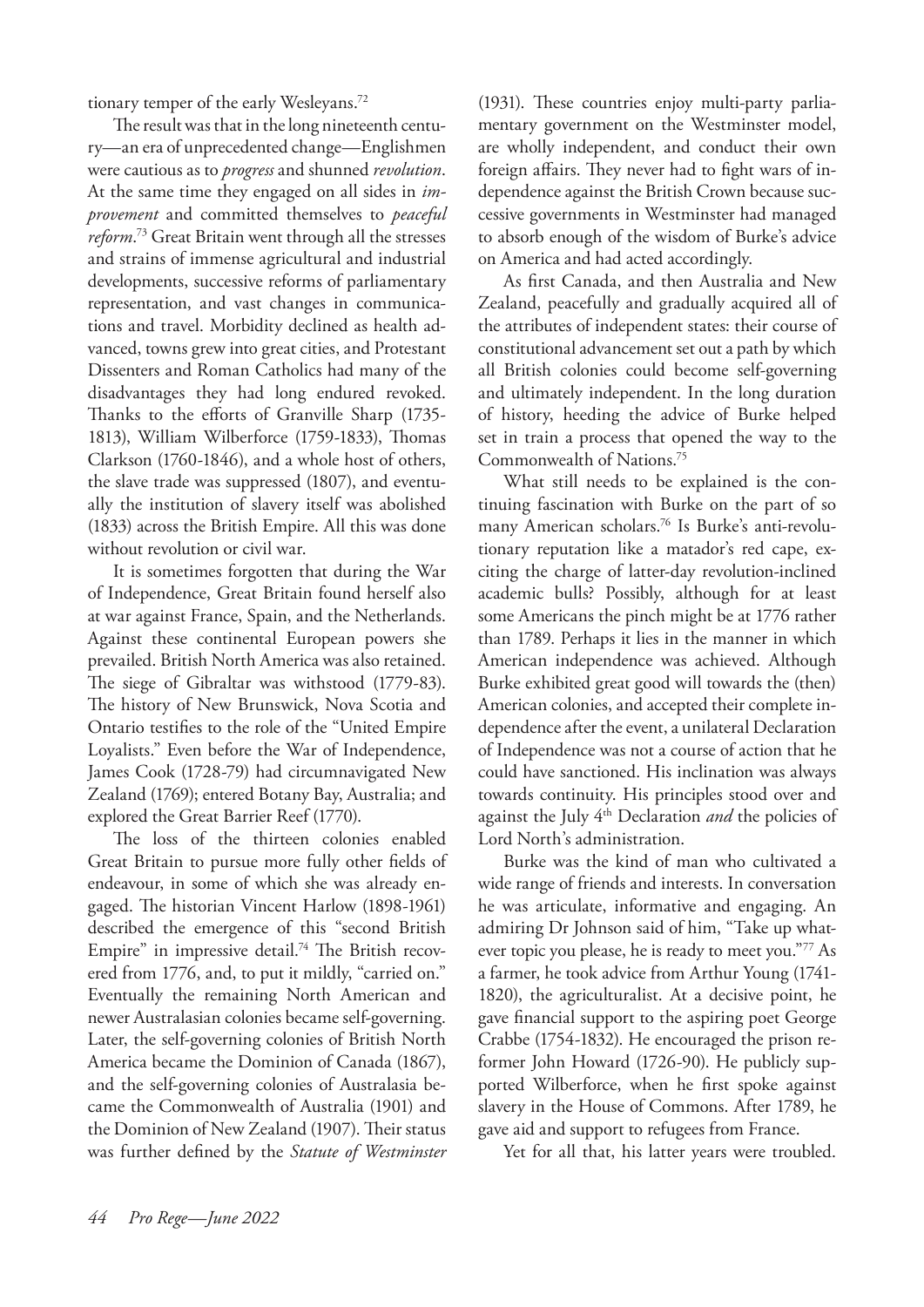He endured what Demosthenes called an "Iliad of Woe." He was ill used by Thomas Paine (1737- 1809) in his *Rights of Man* (1791).78 Burke was weighed down by thoughts of pending revolution in Ireland and trembled for its future. He feared revolution in England itself. So much seemed to be moving in the wrong direction. Burke's elder son, Christopher, had died in infancy, and even more grievously his second son, Richard, died unexpectedly in 1794. He found himself without direct descendants. His brother Richard also died in the same year. Although his wife, Mary, still lived, and he was not completely without friends, he felt bereft. A year before his death he wrote: "The storm has gone over me; and I lie like one of those old oaks which the late hurricane has scattered about me. I am stripped of all my honours; I am torn up by the roots, and lie prostrate on the earth!" Here, he identified with the afflicted Job and echoed the words of the Psalmist: "I am alone, I have none to meet my enemies in the gate." (Ps. 127: 5).<sup>79</sup> Given these circumstances, it is pleasing to record that at the very end of his days Burke read Wilberforce's challenging *Practical View* with appreciation and respect.<sup>80</sup>

Burke's writings are of a style and depth not always appreciated in the twenty-first century. He does not offer crass slogans, but extended deliberations. The style is fulsome but rarely florid; abundant but only very rarely running to serious excess. He cannot be absorbed "at speed," but will reward the steady reader. He wrote, for the most part, to address immediate and urgently pressing situations. Yet he left to succeeding generations a remarkable literary legacy, the fruit of sustained reflection exhibiting penetrating insight. He died at a time when the future looked very bleak. Yet his integrity and wisdom was to bear fruit for decades to come. He could hardly have anticipated that in the next century, across the North Sea in the Netherlands, Kuyper would say, "We Dutch Calvinists want to be like Burke."81

Christian obedience in our own day may produce a harvest that we ourselves do not witness, but that in the fullness of time will be received with thankfulness by generations yet to come.

#### **Endnotes**

- 1. Keith C. Sewell, *Pro Rege* 51.1 (September, 2021), 43-48.
- 2. Abraham Kuyper, "Calvinism: Source and Stronghold of our Constitutional Liberties," in *Abraham Kuyper: A Centennial Reader*, edited by James D. Bratt, (Grand Rapids: William B. Eerdmans, 1998), 314.
- 3. Guillaume Groen Van Prinsterer, *Unbelief and Revolution* translated by Harry Van Dyke, (Bellingham WA: Lexham Press, 2018), 15.
- 4. Marie Elisabeth Kluit, *Het Protestantse Réveil in Nederland en daarbuiten, 1817-1854* (Amsterdam: H.J. Paris, 1970), 202.
- 5. John Morley, *Edmund Burke: A Historical Study*, and *Burke* (London: Macmillan, 1867 and 1882, respectively). What I have termed the secularistrationalist weighting in Morley's three-volume *Life of Gladstone* (1903) is ably redressed in David Bebbington's *William Ewart Gladstone: Faith and Politics in Victorian Britain* (Grand Rapids: William B. Eerdmans, 1993), esp. xii-xiii.
- 6. Ernest Edwin Reynolds, *Edmund Burke: Christian Statesman* (London: Student Christian Movement Press, 1948), esp. 34-36, 71-72, 95, 202-23.
- 7. James Prior, *Memoir of the Life and Character of the Right Honourable Edmund Burke*, 2 volumes (London: Baldwin Cradock and Joy, 1824-6, and later editions), and Thomas Macknight, *The History of the Life and Times of Edmund Burke*, 3 volumes (London: Chapman and Hall, 1856-60). See also the appreciation of Prior and Macknight offered by W.T. Laprade in: "Edmund Burke: An Adventure in Reputation," *Journal of Modern History* 32.4 (1960), 321-32 at 328-9.
- 8. *The Works of the Right-Honourable Edmund Burke*, 16 volumes, edited by Walter King and French Laurence (London: F.C. and J. Rivington, 1803-27). This edition was supplanted by *The Works of Edmund Burke*, 6 volumes (London: Henry Bohn, 1855-6). In 1865-7, Little, Brown of Boston published the standard 12-volume American edition.
- 9. *The Correspondence of Burke*, edited by Charles William Fitzwilliam and Richard Bourke, 4 volumes (London: Henry Bohn, 1844).
- 10. Specifically, Philip Magnus, *Edmund Burke* (London: John Murray, 1939), and Dixon Wecter,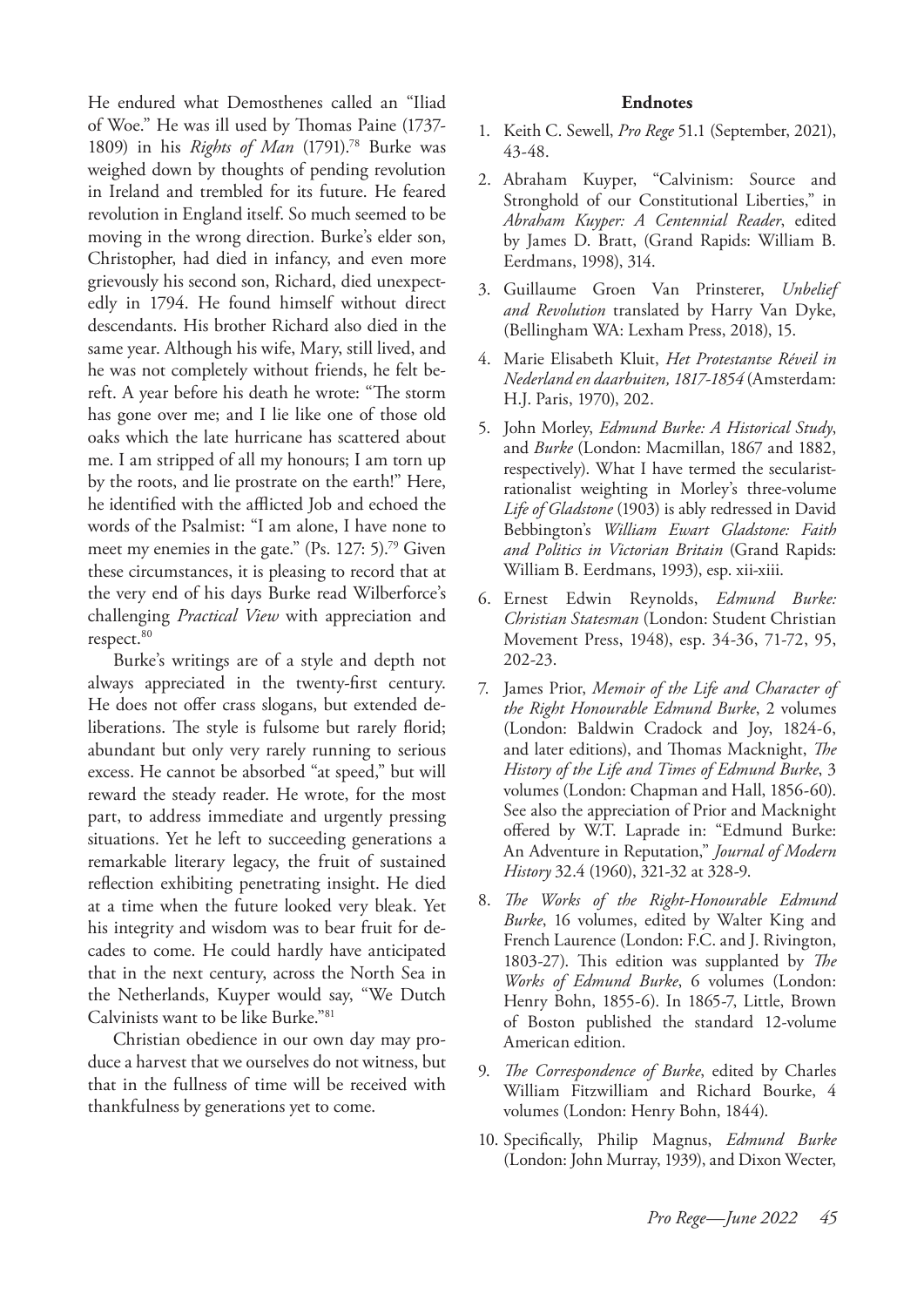*Edmund Burke and his Kinsmen* (Boulder CO, University of Colorado Press, 1939).

- 11. Thomas W. Copeland, *Our Eminent Friend Edmund Burke* (Yale University Press, 1949). Published in England under the title *Edmund Burke: Six Essays* (London: Jonathan Cape, 1950).
- 12. See Ross J.S. Hoffman, "The Wentworth Papers of Burke, Rockingham, and Fitzwilliam," and Thomas W. Copeland, "Problems of Burke's Letters," in the *Proceedings of the American Philosophical Society* 94/4 (1950), 352-356 and 357-360 respectively, and also Thomas W. Copeland, "The Reputation of Edmund Burke," *Journal of British Studies* 1.2 (1962), 78-90, at 84- 86.
- 13. Thomas W. Copeland, *Checklist of the Correspondence of Edmund Burke* (Cambridge University Press for the Index Society, 1955), and as General Editor of *The Correspondence of Edmund Burke*, 10 volumes (Cambridge University Press and University of Chicago Press, 1958-78).
- 14. For Louis Namier's approach see his *The Structure of Politics at the Accession of George III* and *England in the Age of the American Revolution* (London: Macmillan, 1929 and 1930 respectively). For "Namierism" see John Brooke, "Namier and Namierism," *History and Theory* 3.3 (1964), 331-47.
- 15. Alfred Cobban, *Edmund Burke and the Revolt Against the Eighteenth Century* (London: George Allan and Unwin, 1929, second edition, 1960), vii-viii, 37-132.
- 16. Herbert Butterfield, *George the Third and the Historians* (London: Collins, 1957), esp. 193-299. Butterfield's "George III and the Constitution," *History* (New Series) 43.7 (1958), 14-33, and "Some Reflections on the Early Years of George III's Reign," *Journal of British Studies* 4.2 (1965), 78-102 summarize his position.
- 17. Charles Parkin, *The Moral Basis of Burke's Political Thought* (Cambridge University Press, 1956), esp. 109-138.
- 18. Keith C. Sewell, *Herbert Butterfield and the Interpretation of History* (Basingstoke UK, Palgrave Macmillan, 2005), 181-197.
- 19. Carl B. Cone, *Burke and the Nature of Politics*, Vol. I: *The Age of the American Revolution*, and Vol. II: *The Age of the French Revolution* (Lexington KY: University of Kentucky Press, 1957 and 1964 respectively).
- 20. For an example of smear and misrepresentation, see Isaac Kramnick, *The Rage of Edmund Burke: Portrait of an Ambivalent Conservative* (New York: Basic Books, 1977), and the criticisms of its "sloppy scholarship" by Cone in the *American Historical Review* 83.3 (1978), 722-23.
- 21. Stanley Ayling, *Edmund Burke: His Life and Opinions* (London: John Murray, 1988), 286; Acts 26:25.
- 22. *The Writings and Speeches of Edmund Burke,*  edited by Paul Langford, et al., 9 volumes (Oxford University Press, 1981-2015). Hereafter *WSEB*.
- 23 For example, Geoffrey G. Butler, *The Tory Tradition* (London: John Murray, 1914, reprinted 1957), 31-47, and Anthony Quinton *The Politics of Imperfection*, (London: Faber and Faber, 1978), 56-61.
- 24. Jesse Norman, *Edmund Burke: The First Conservative* (New York: Basic Books, 2013), esp. 282-4.
- 25. Russell Kirk, *The Conservative Mind: From Burke to Santayana* (Chicago: Henry Regnery, 1953).
- 26. See Drew Maciag, *Edmund Burke in America: The Contested Career of the Father of Modern Conservatism* (Cornell University Press, 2013), esp. 10-22 and 234-41), and Emily Jones, *Edmund Burke and the Invention of Modern Conservatism, 1830-1914* (Oxford University Press, 2017), 2-15, 163-171, and 226-232.
- 27. The best work is: Ross J. Hoffman, *The Marquis: A Study of Lord Rockingham, 1730-1782* (Fordham University Press, 1973), see esp. 133-191, 232-385.
- 28. Burke, "Speech at the Conclusion of the Poll" (Bristol, November 3, 1774). *WSEB*, Vol. III, 64- 70 at 69.
- 29. Burke, "Speech on American Taxation" (April 19, 1774). *WSEB*, Vol. II, 409-62.
- 30. Burke, "Speech on Conciliation with America" (March 22, 1775). *WSEB*, Vol. III, 105-166, at 108.
- 31. On April 6, 1780. For an explanation of the context see J. Steven Watson, *The Reign of George III, 1760-1815* (Oxford University Press, 1960), 231-234.
- 32. The historical reputation of George III is undergoing major changes following the opening up of the relevant Royal Archives at Windsor Castle in 2015—see, in the first instance, Andrew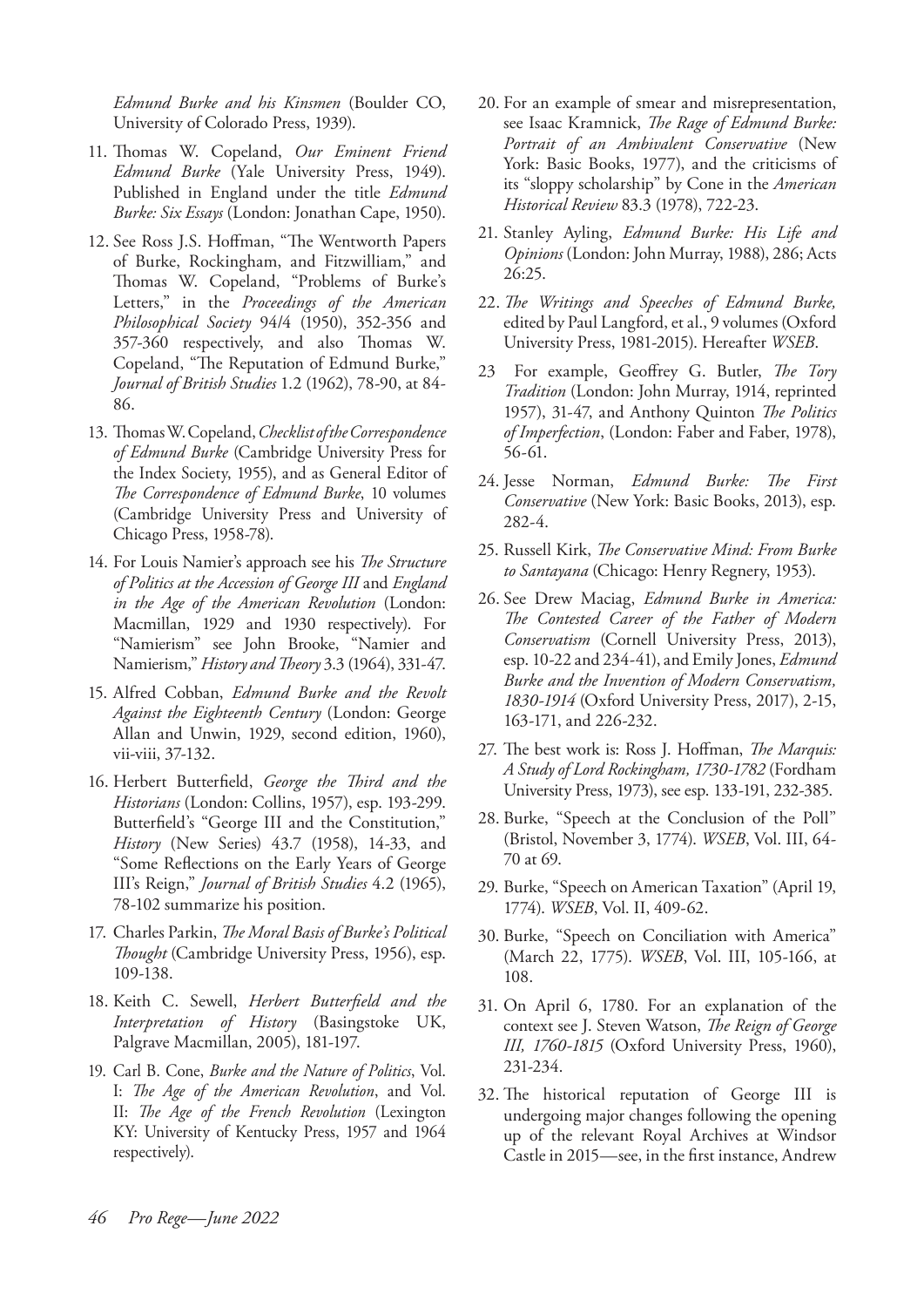Roberts, *George III: The Life and Reign of Britain's Most Misunderstood Monarch* (London: Allen Lane, 2021), esp. 3-4, 294-309.

- 33. Henry St. John Bolingbroke, "The Idea of a Patriot King: With Respect to the Constitution of Great Britain," in *Letters on the Spirit of Patriotism and on the Idea of a Patriot King*, edited by Arthur Hassall (Oxford University Press, 1917).
- 34. Burke, "Thoughts on the Cause of the Present Discontents" (1770). *WSEB* Vol. II, 251-322 at 317.
- 35. See esp. Thomas H. D. Mahoney, *Edmund Burke and Ireland: The Lifelong Efforts of the Great Statesman to Help his Native Land* (Harvard University Press, 1960).
- 36. *WSEB* Vols. V, VI, and VII, particularly Burke's "Speech on Nabob of Arcot's Debts, (February 28, 1785). *WSEB* Vol. V, 478-552. Also, his "Articles of Impeachment" (May 14/21/28, 1787). *WSEB* Vol. VI, 133-258. See also P.J. Marshall, *The Impeachment of Warren Hastings* (Oxford University Press, 1965).
- 37. Burke, "Speech on the Opening of Impeachment" (February 15, 1788). *WSEB* Vol. VI, 278.
- 38. Burke, "Speech on the Opening of Impeachment" (February 16, 1788). *WSEB* Vol. VI, 350.
- 39. Burke, "Opening the Impeachment: Appendix." *WSEB* Vol. VI, 470.
- 40. Burke to Charles-Jean-François Depont, November 1789, in *The Correspondence of Edmund Burke* (Cambridge University Press, 1967), Vol. VI, 39-50. The now classic study of the "revolutionary mob" is that of George Rudé, *The Crowd in the French Revolution* (Oxford University Press, 1959).
- 41. Report of Burke, "Speech on the Army Estimates," *Parliamentary Register* (February 9, 1790). *WSEB,* Vol. IV, 296-305.
- 42.The full title tells the story: "Reflections on the Revolution in France, and on the Proceedings in Certain Societies in London relative to that Event. In a Letter Intended to have been sent to a Gentleman in Paris." London, November 1790. *WSEB,* Vol. VIII, 53-293.
- 43. The "classic" twentieth century pro-Whig account is George Macaulay Trevelyan, *The English Revolution, 1688-1689* (London: Thornton Butterworth, 1938), and extensively reprinted.
- 44. The *Declaration of Right* was incorporated in an Act of Parliament, the *Bill of Rights*, which became law in December 1689. *English Historical Documents*, Vol. VIII, edited by Andrew Browning (London: Eyre and Spottiswoode, 1953), 122-128.
- 45. See Lynn Hunt, "Declaration of the Rights of Man and of the Citizen, August 1789: A Revolutionary Document," in *Revolutionary Moments: Reading Revolutionary Texts*, edited by Rachel Hammersley (London: Bloomsbury Academic, 2015), 77-84.
- 46. Burke, "Reflections" 1790. *WSEB*, Vol. VIII, 67- 8. See also David T. Koyzis, *We Answer to Another* (Eugene OR: Pickwick, 2014), 156-157.
- 47. Burke, "Reflections" 1790. *WSEB*, Vol. VIII, 72.
- 48. Burke, "Reflections" 1790. *WSEB*, Vol. VIII, 84.
- 49. Burke, "Reflections" 1790. *WSEB*, Vol. VIII, 143, 147.
- 50. Burke, "Reflections" 1790. *WSEB*, Vol. VIII, 84.
- 51. See Philip Connell, "Edmund Burke and the First Stuart Revolution," *Journal of British Studies* 59/3 (2020): 463-94.
- 52. Burke, "Reflections" 1790. *WSEB*, Vol. VIII, 85- 86.
- 53. Burke, "Reflections" 1790. *WSEB*, Vol. VIII, 189- 190, 192, 197.
- 54. Burke, "Reflections" 1790. *WSEB*, Vol. VIII, 199.
- 55. Burke, "Reflections" 1790. *WSEB*, Vol. VIII, 141- 142.
- 56. Burke, "Reflections" 1790. *WSEB*, Vol. VIII, 141.
- 57. Burke, "Reflections" 1790. *WSEB*, Vol. VIII, 197.
- 58. Burke, "Reflections" 1790. *WSEB*, Vol. VIII, 266.
- 59. *Edward Gibbon: Memoirs of My Life*, edited by Georges A. Bonnard (London: Nelson, 1966), 195. See also Roy Porter, *Gibbon: Making History* (London: Weidenfeld and Nicolson, 1988), 154-55.
- 60. James Mackintosh, *Vindiciae Gallicae: A Defense of the French Revolution, and its English Admirers Against the Accusations of the Right Honourable Edmund Burke* (London: Robinson, 1791).
- 61. Mackintosh to Burke, December 22, 1796, *Correspondence of Edmund Burke*, Volume IX (Cambridge University Press, 1970), 193.
- 62. William Wordsworth, *The Prelude or, Growth of a Poet's Mind; An Autobiographical Poem* (London: